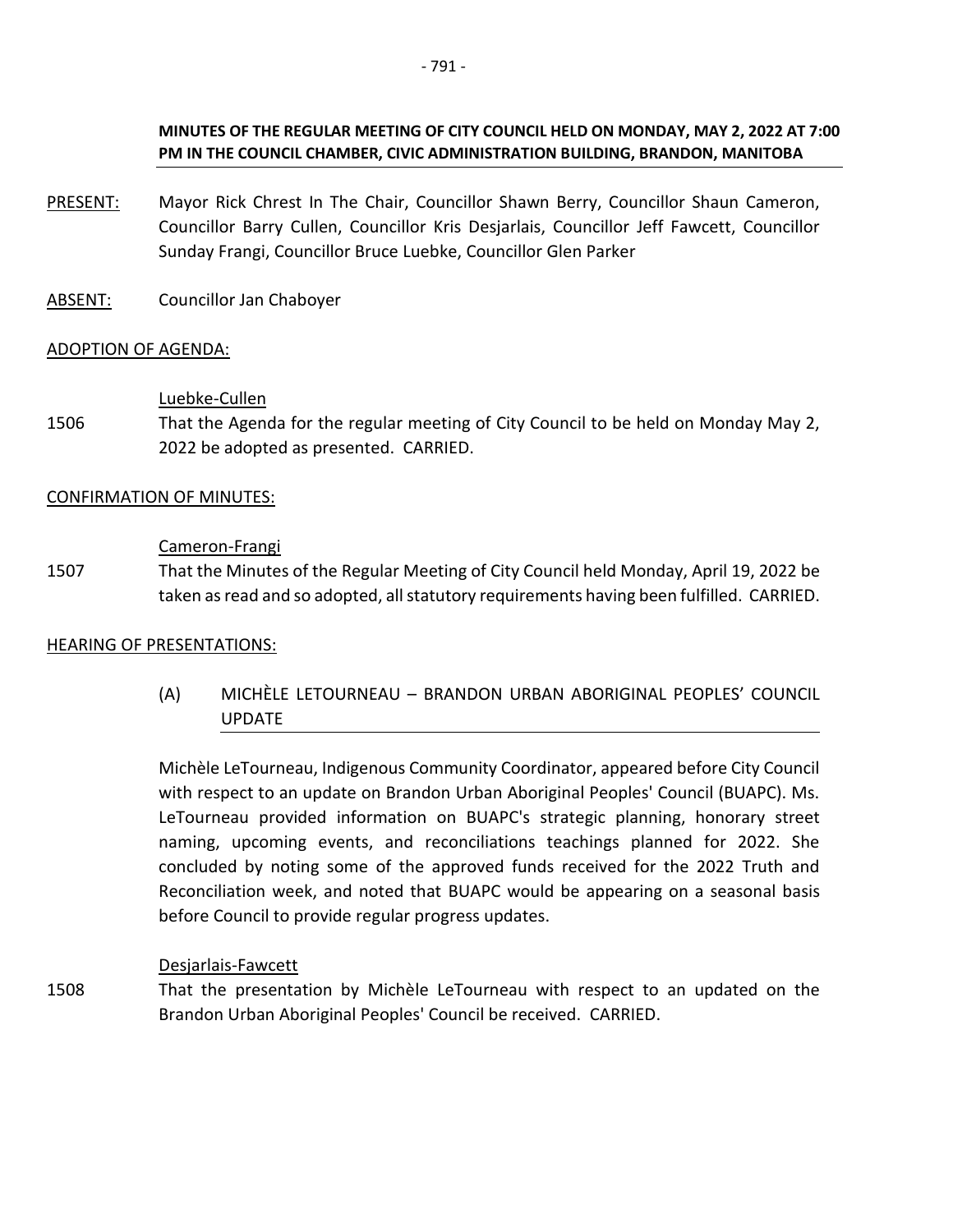(B) JANE NEIL - YEAR OF THE GARDEN

Jane Neil appeared before City Council with respect to an update on the Year of the Garden. Ms. Neil noted that 2022 was a Centennial Celebration of Canada's horticulture sector, and encouraged the public to "Plant Red" in honor of everything Canadian, as well as paying tribute to frontline workers and acknowledging the lives lost during the pandemic. She provided information on events planned in June, and the planting of sunflowers to create a buzz for Ukraine.

Cameron-Cullen

1509 That the presentation by Jane Neil with respect to an update on the Year of the Garden be received. CARRIED.

#### COMMUNITY COMMENTS/FEEDBACK:

Nil

#### HEARING OF DELEGATIONS:

Nil

#### PUBLIC HEARINGS:

Nil

#### COMMUNICATIONS & PETITIONS:

Nil

#### COMMITTEE REPORTS:

# (A) BRANDON DOWNTOWN DEVELOPMENT CORPORATION VERBAL MAY 2, 2022

Councillor Desjarlais provided a verbal report from the meeting of the Brandon Downtown Development Corporation held on April 25, 2022. He noted that a presentation had been made from Team Challenge with respect to possible funding to address issues with their building. Councillor Desjarlais concluded by stating that verbal approval was made in regards to angle parking changes scheduled to come to the downtown this year.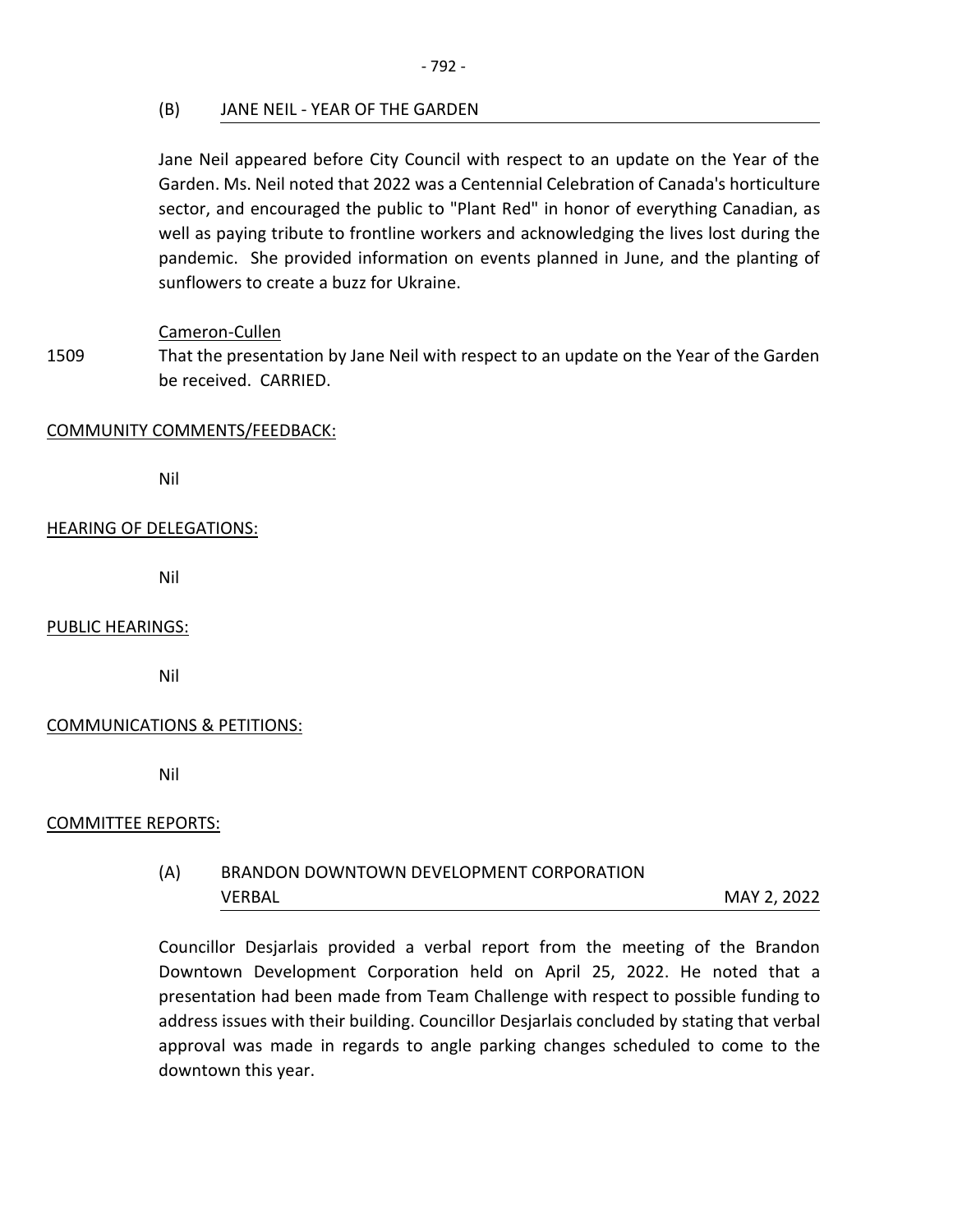| (B) | POVERTY COMMITTEE | VERBAL | MAY 2, 2022 |
|-----|-------------------|--------|-------------|
|     |                   |        |             |

Councillor Luebke provided a verbal report from the meeting of the Poverty Committee held April 20, 2022. He noted Sonikile Tembo, Community Planner provided the committee with a presentation on the City Plan.

Councillor Luebke indicated Aaron Murray, Adult and Teen Challenge, presented to the committee on local addictions support programs in Brandon, the renovation of their space, funding streams and ongoing challenges. Mr. Murray also shared his personal story.

### (C) WESTERN MANITOBA CENTENNIAL AUDITORIUM VERBAL MAY 2, 2022

Councillor Cameron provided a verbal report on behalf of the Western Manitoba Centennial Auditorium (WMCA). He noted the main topic discussed was the capital plan with major improvements to the sound system for 2022. He confirmed the sound system upgrade would have hearing assist to be more accessible to everyone in the community. Councillor Cameron concluded by giving an update on upcoming performances scheduled.

### (D) DOWNTOWN WELLNESS & SAFETY TASK FORCE VERBAL MAY 2, 2O22

Councillor Fawcett provided a verbal report on behalf of the Downtown Wellness & Safety Task force (DWSTF). He advised the DWSTF continue to develop short and longterm solutions. Tim Silversides, Chair of the DWSTF was schedule to present to Council on May 16, 2022 with several recommendations for Council's consideration.

Councillor Fawcett concluded by indicating funds are in place to address graffiti in the downtown.

#### Luebke-Desjarlais

1510 That the reports of the Brandon Downtown Development Corporation, Poverty Committee, Western Manitoba Centennial Auditorium and Downtown Wellness & Safety Taskforce be received. CARRIED.

#### ENQUIRIES:

Nil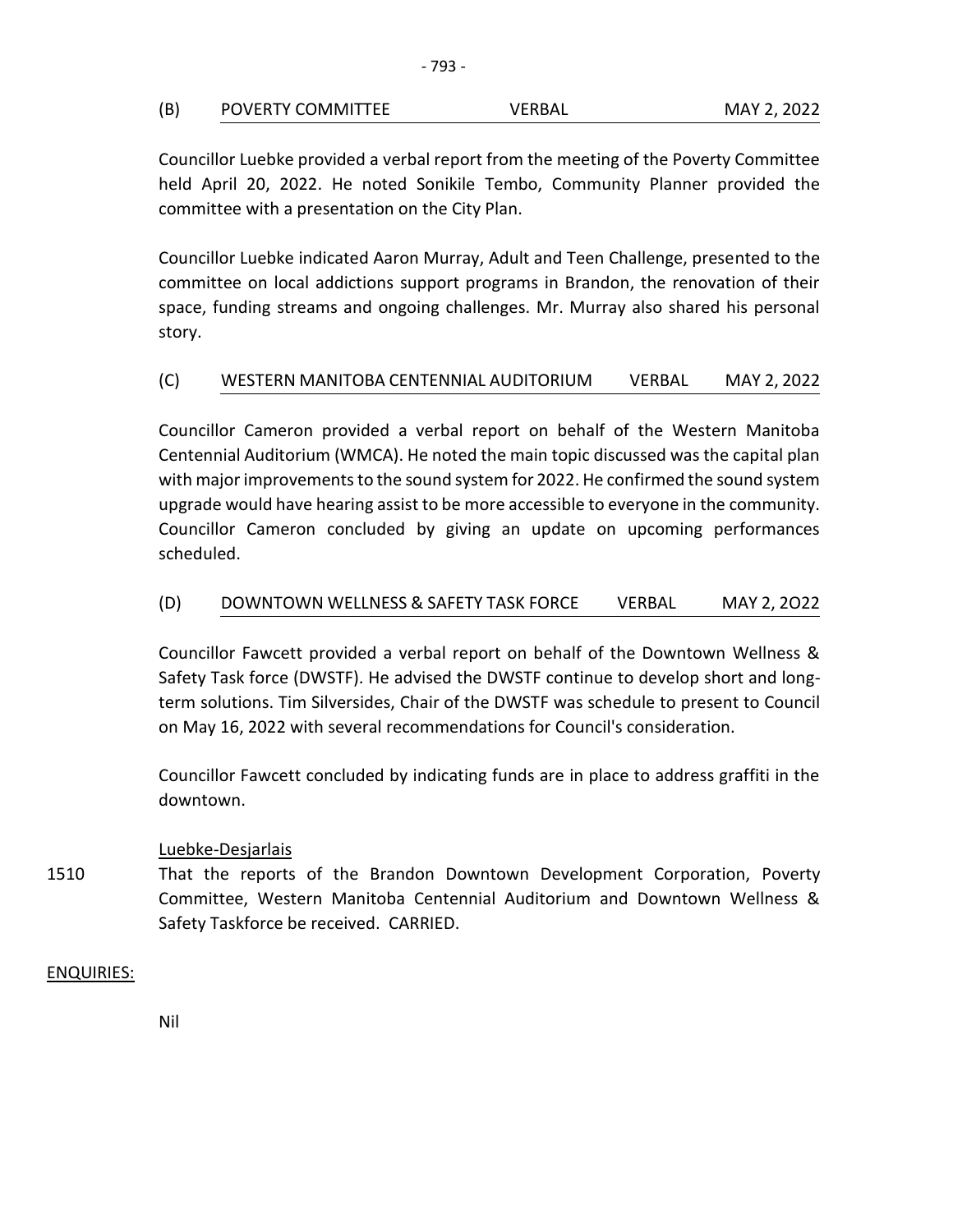#### PHYSIO FIRST FOODFIRST FOOD DRIVE

Councillor Luebke announced that the annual Foodfirst Food Drive for Samaritan House hosted by Physio First would take place May 14, 2022. He advised that the drive thru theme had worked well the past couple of years so they had decided to continue with the same format this year with volunteers available from 10:00 a.m. to 3:00 p.m. at Samaritan House to collect packages from vehicles.

#### CONGRATULATIONS TO THE BRANDON WHEAT KINGS

Councillor Cameron congratulated the Brandon Wheat Kings and Coach Don MacGillivray on having had such a successful junior hockey season while battling with pandemic restrictions throughout the majority of it.

NATIONAL DAY OF AWARENESS FOR MISSING AND MURDERED INDIGENOUS WOMEN AND GIRLS - MAY 5, 2022

Councillor Desjarlais announced that May 5, 2022 was the National Day of Awareness for Missing and Murdered Indigenous Women and Girls (MMIWG) in Canada. He explained that on this day, also known as Red Dress Day, red dresses were worn or hung as a reminder of all of the missing and murdered Indigenous women and girls. Councillor Desjarlais encouraged solidarity and support of this significant national day in recognition of MMIWG.

#### MOOSE HIDE CAMPAIGN DAY - MAY 12, 2022

Councillor Desjarlais announced that May 12, 2022 was Moose Hide Campaign Day. He explained that the Moose Hide Campaign was an Indigenous-led grassroots movement of men and boys who stood up to end violence against women and children. He noted that full details on the campaign were on the website at moosehidecampaign.ca.

#### 2022 MUNICIPAL AND SCHOOL BOARD ELECTION

Councillor Fawcett reminded everyone that the 2022 Municipal Council and School Board Elections would take place on October 26, 2022. He advised that registration opened for Mayoral candidates on May 2, 2022 and Councillor candidates June 30, 2022 with the deadline for both being September 20, 2022. He encouraged everyone to think about running for Mayor, Councillor or School Board Trustee.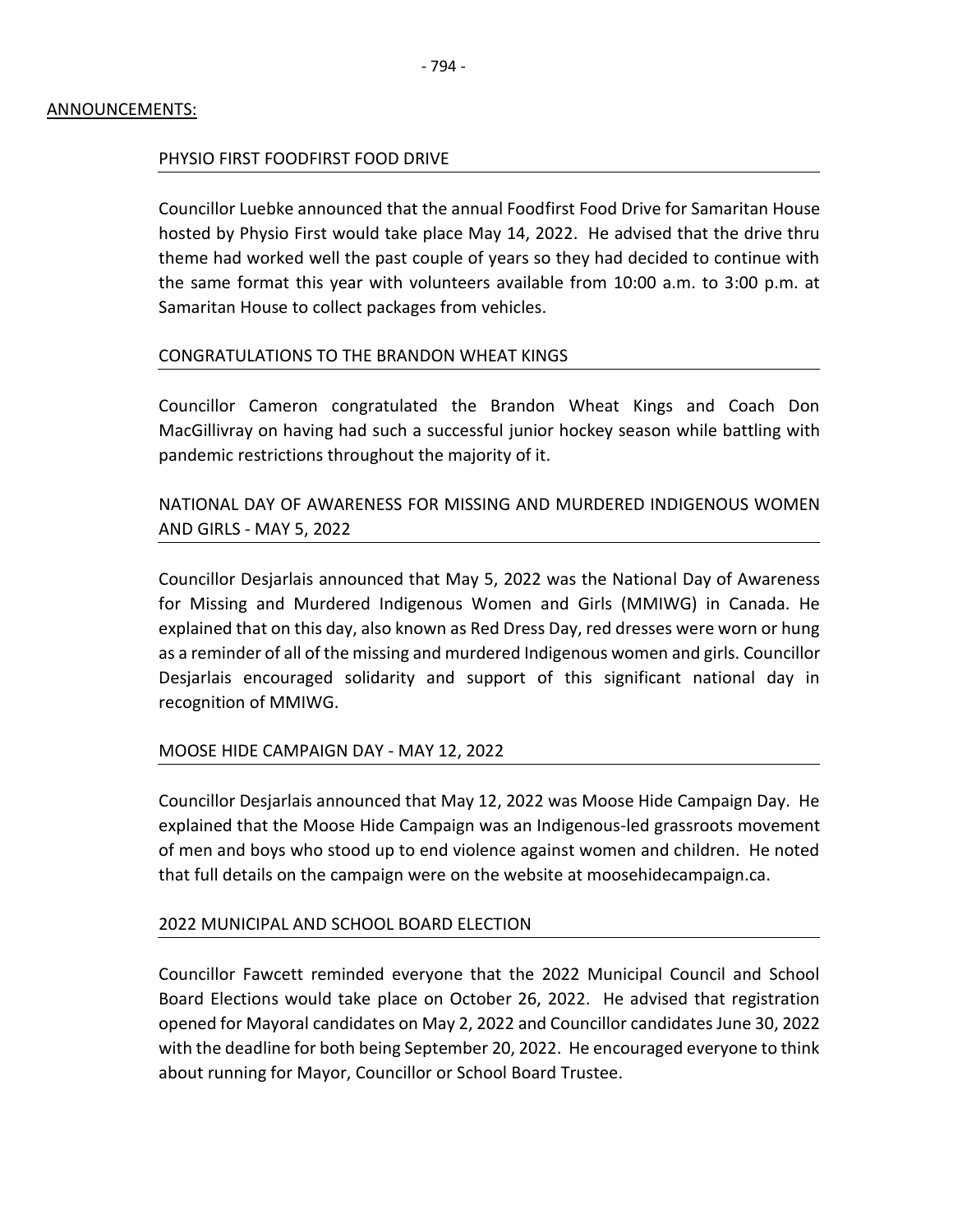#### GENERAL BUSINESS:

#### (A) APPLICATION TO SUBDIVIDE 1307 – 18TH STREET NORTH

 Mayor Chrest declared a conflict of interest in this matter and left the Council Chamber prior to any discussion. Councillor Luebke took over as Chair of the meeting.

City Council considered a report from the Director of Planning and Buildings dated April 22, 2022 with respect to the above.

#### Fawcett-Parker

- 1511 That the application to subdivide 1307 – 18th Street North (Lot 1, Plan 23049 BLTO) to create one (1) parcel in the CAR Commercial Arterial Zone be approved, subject to the owner or successor entering into a development agreement with the City of Brandon with the following conditions:
	- 1. The Developer agrees to construct a commercial building on the lands in general consistency the intensity of use as shown on the site plan attached as Schedule B-4.
	- 2. The Developer agrees to, within one year from the date of execution of the Development Agreement, apply for and register a Plan of Subdivision for the residual lands (Lot 2), as per Schedule A, which will include the dedication of a public road for the future extension of Quail Ridge Drive to Mockingbird Drive to the north.
	- 3. The Developer agrees that, should they fail to apply for and complete the Plan of Subdivision within one year, the City shall apply for and register a Plan of Public Road Opening for the Quail Ridge Drive extension at no cost to the City. The Developer further agrees to provide authorization to the City to act on their behalf as land owner for all aspects of the public road opening process. The City reserves the option to alter the road design as per the alignment and conceptual design as approved in the Braecrest Functional Design, attached as Schedule B-9, within the limits of the road plan right-of-way.
	- 4. The Developer agrees, upon application of the Plan of Subdivision for the residual lands (Lot 2), to enter into a further development agreement that will outline all terms and conditions of development for the residual lands (Lot 2).
	- 5. The Developer agrees that, should an alternative Quail Ridge Drive extension alignment be proposed from the alignment attached as Schedule B-9, the alternative alignment must include a minimum road right-of-way width of 20m.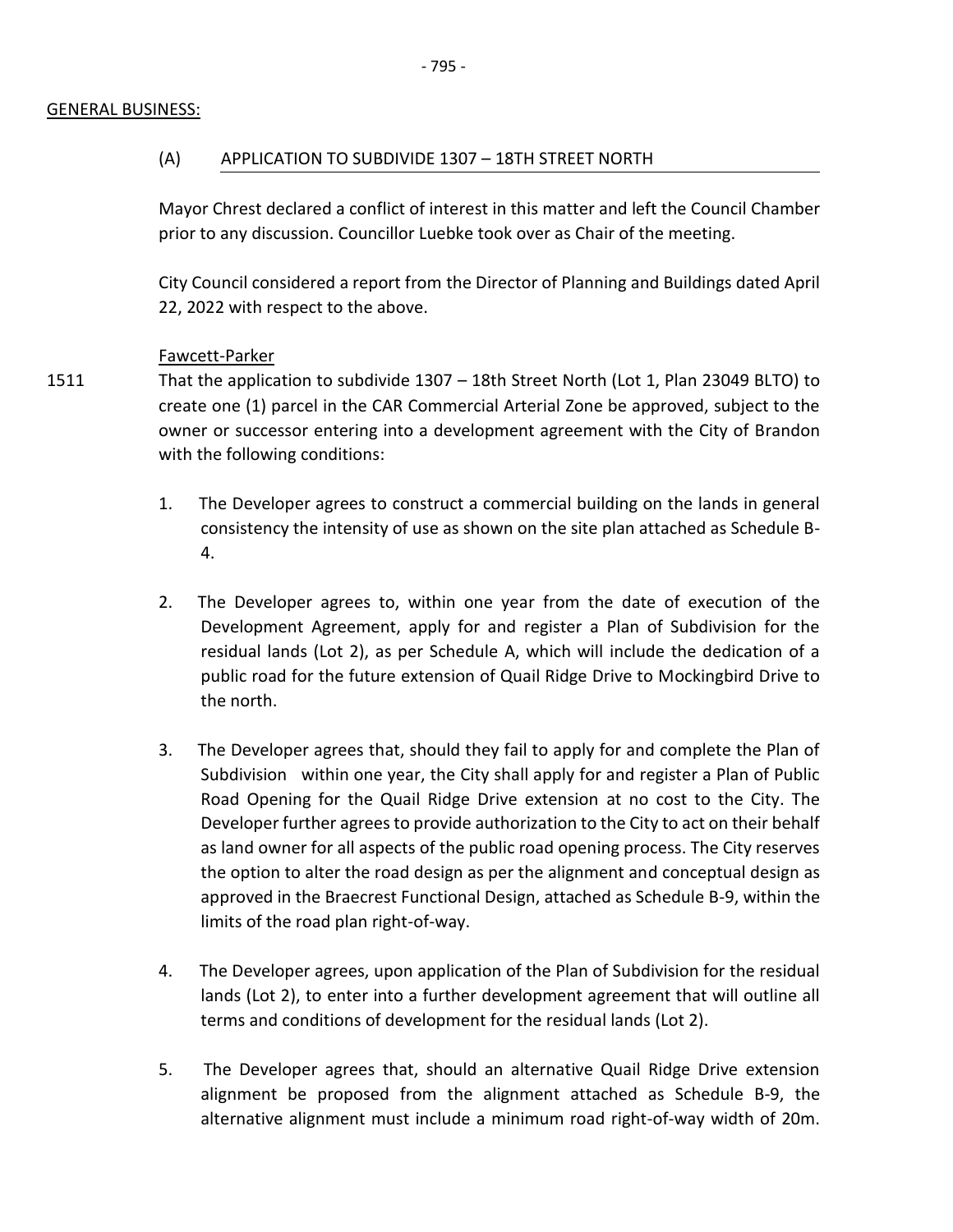The Developer further agrees to design and construct the public road and all associated infrastructure as required by the City of Brandon. Such design will be subject to the review and acceptance of the City Engineer.

- 6. The Developer agrees to complete all community consultation for any alternative road alignment, and submit a consultation report to the City prior to the public hearing being scheduled.
- 7. The Developer agrees to provide the City a deposit of ten thousand dollars (\$10,000.00), which will be held in a reserve account, to cover the cost of any future Plan of Public Road Opening should the City need to initiate the process. Should the Developer successfully complete the Plan of Subdivision as required by this Development Agreement, the City will refund the deposit of ten thousand dollars (\$10,000.00) back to the Developer at the time of execution of the Development Agreement for the residual lands (Lot 2). The refunded deposit will not include any interest that may have accrued.
- 8. The Developer agrees that no development and/or building permits will be issued for the residual lands (Lot 2) until such time as the extension of Quail Ridge Drive to Mockingbird Drive to the north has been successfully registered with Teranet Manitoba to legally open the public road.
- 9. The Developer agrees to pay development charges in the amount of \$129,349.35 for 1.924 hectares of net developable land. At the time of the building permit(s) for the residual lands (Lot 2), development charges charged at the time of building permit will be reduced by an amount equaling the total land dedicated for the public road extension, as determined by the Plan of Subdivision/Public Road Opening and for municipal drainage, as determined by the Plan of Subdivision and/or Drainage Easement. Such reductions will be calculated at the same charge rate used to determine the initial development charge contribution.
- 10. The Developer agrees to accommodate existing overland drainage runoff from the Mockingbird Drive right-of-way. Should it be determined through detailed design that drainage from Mockingbird Drive into Lot 1 must remain permanently, the Developer agrees to enter into a drainage easement with the City in accordance with the accepted grading and drainage plan.
- 11. The Developer agrees to disconnect all existing servicing within the residual lands (Lot 2) as per the Water and Wastewater By-law.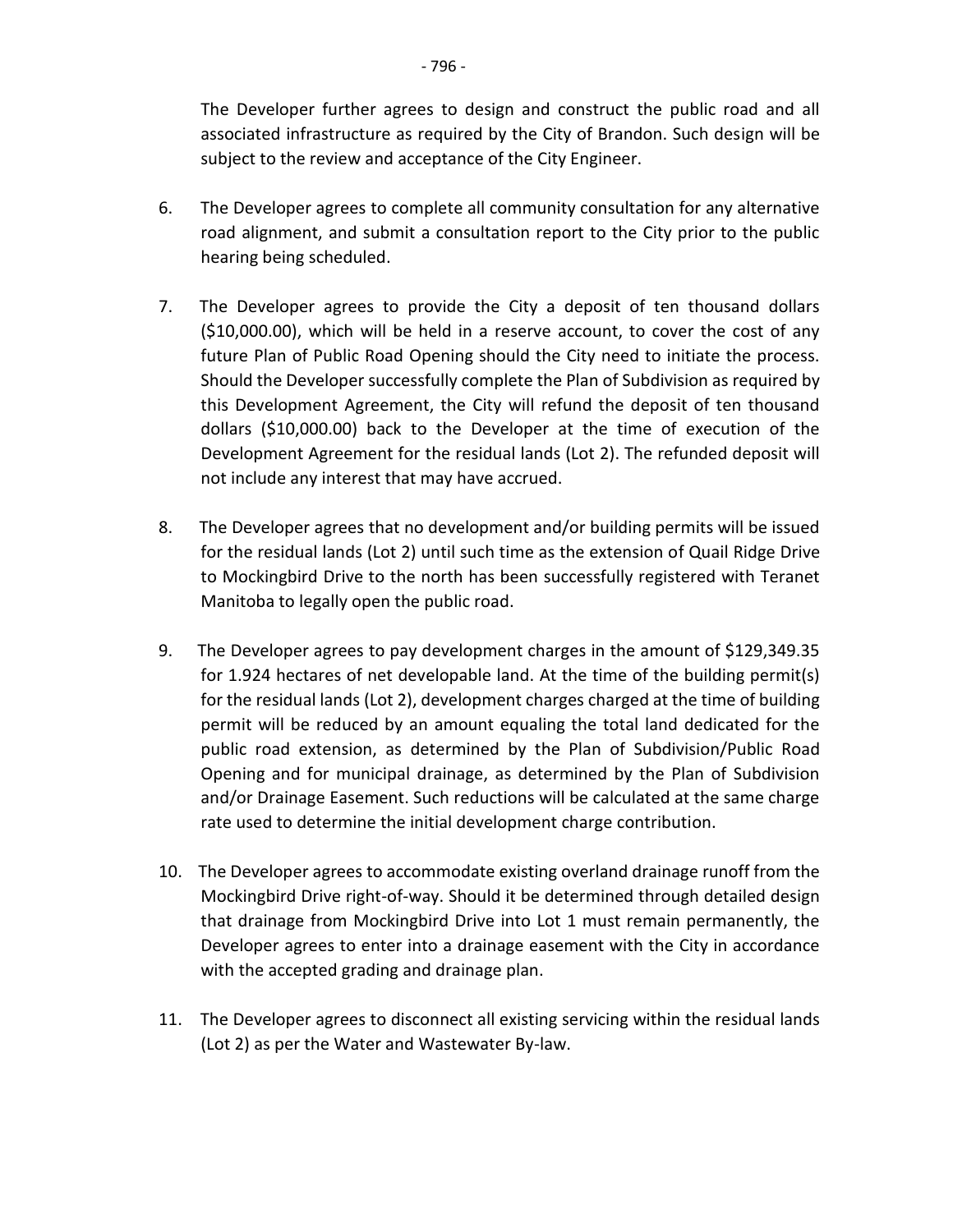- 12. The Developer agrees to decommission all private wastewater collection systems, within both Lots 1 & 2, as per provincial regulations including but not exclusive to the Onsite Wastewater Management Systems Regulation.
- 13. The Developer agrees to provide written confirmation from Manitoba Infrastructure that drainage has been approved. The Developer is further required to provide Manitoba Infrastructure with the sufficient information to ensure drainage from this development would not adversely affect the provincial highway system. All costs of the associated study and any revisions to the highway drainage system directly associated with this proposed development will be the financial responsibility of the developer.
- 14. The Developer agrees to provide written confirmation that necessary arrangements have been made for postal service and that the pick-up/drop-off location of the community mail box has been determined between the Developer and Canada Post, to the approval of Canada Post. CARRIED.

Following the vote on the above motion, Mayor Chrest re-entered the Council Chamber and resumed the Chair.

#### (B) TENDER - SITE PREPARATION FOR MULTI-SPORT COURT AND PAVING WORKS

Councillor Berry declared a conflict of interest in the matter due to his employment and left the Council Chamber prior to any discussion.

Submitted for consideration was a report from the Director of Parks and Recreation Services dated April 25, 2022 with respect to the above.

#### Fawcett-Parker

1512 That the bid from Zenith Paving Ltd. be accepted to carry out the work for the Site Preparation for Multi-Sport Court & Paving Works as per tender and specifications for the total bid price of \$525,097.83 (net of GST);

> and further, that \$65,000 for the Riverview Curling Club parking lot rehabilitation be expensed to Engineering Operations with an offsetting transfer from the Capital Development Reserve. CARRIED.

> Following the vote on the above motion, Councillor Berry re-entered the Council Chamber.